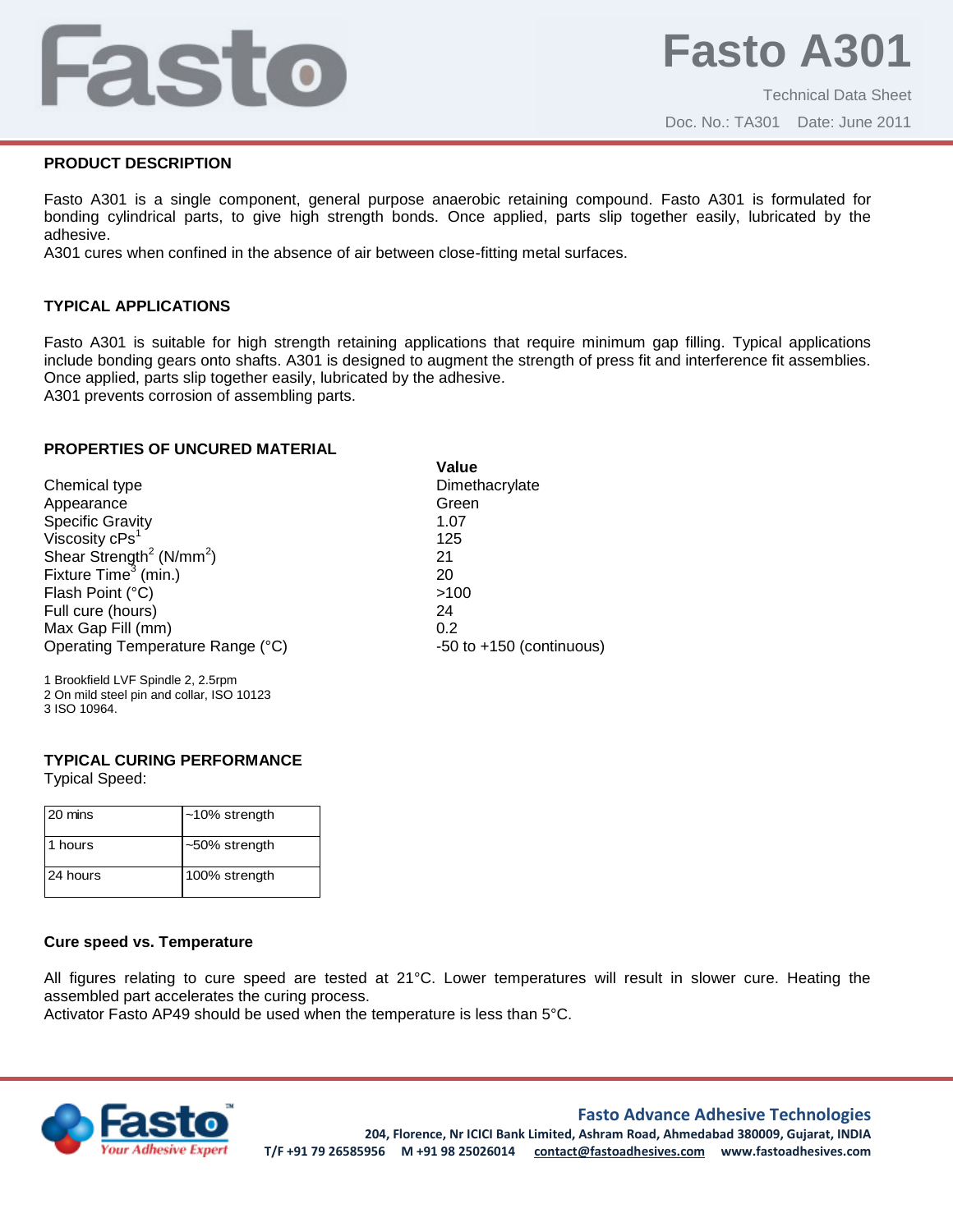# Fasto

## **Cure speed vs. bond gap**

The size of the bond gap greatly affects the speed of cure of anaerobic adhesives. The larger the gap between surfaces, the slower the cure speed. Maximum recommended gap for Fasto A301 is 0.20mm, which will give approximately the cure schedule as detailed in the properties table.

### **Cure speed vs. Substrate**

Cure speed and strength vary according to the substrates. When used on mild steel and brass components. Fasto A301 will reach full strength more rapidly than on more inert materials such as stainless steel and zinc dichromate. Anaerobic Adhesives only cure in the absence of air with metal part activation.

### **Cure speed vs. Activator**

Where speed is too slow or the bond gap is very large, Fasto AP49 Anaerobic Activator may be used to accelerate cure speed. The use of an accelerator may reduce bond strength up to 30%.Fasto recommends testing on the parts to measure the effect.

# **TYPICAL ENVIRONMENTAL RESISTANCE**

### **Hot strength**

Fasto A301 is suitable for use at temperatures up to 150°C. At 130°C the bond strength will be ~40% of the strength of at 21°C.

# **Heat ageing**

Fasto A301 retains over 90% full strength when heated to 100°C for 90 days then cooled and tested at 21°C.

# **Chemical / Solvent Resistance**

Fasto A301 exhibit excellent chemical resistance to most oils and solvents including motor oil, leaded petrol, brake fluid, acetone, ethanol, propanol and water. Anaerobic adhesives and sealants are not recommended for use in pure oxygen and chlorine lines.

# **DIRECTIONS FOR USE**

Ensure parts are clean and dry and free from grease or oil. Apply adhesive to all the engaged area. Assemble parts and allow curing. Wipe excess adhesive from outside of joint. Product is normally hand applied from the bottle or tube. Dispensing systems are available for high volume assembly applications.

Please contact your Fasto India representative for further advice on dispensing solutions.



**Fasto Advance Adhesive Technologies**

**204, Florence, Nr ICICI Bank Limited, Ashram Road, Ahmedabad 380009, Gujarat, INDIA T/F +91 79 26585956 M +91 98 25026014 contact@fastoadhesives.com www.fastoadhesives.com**